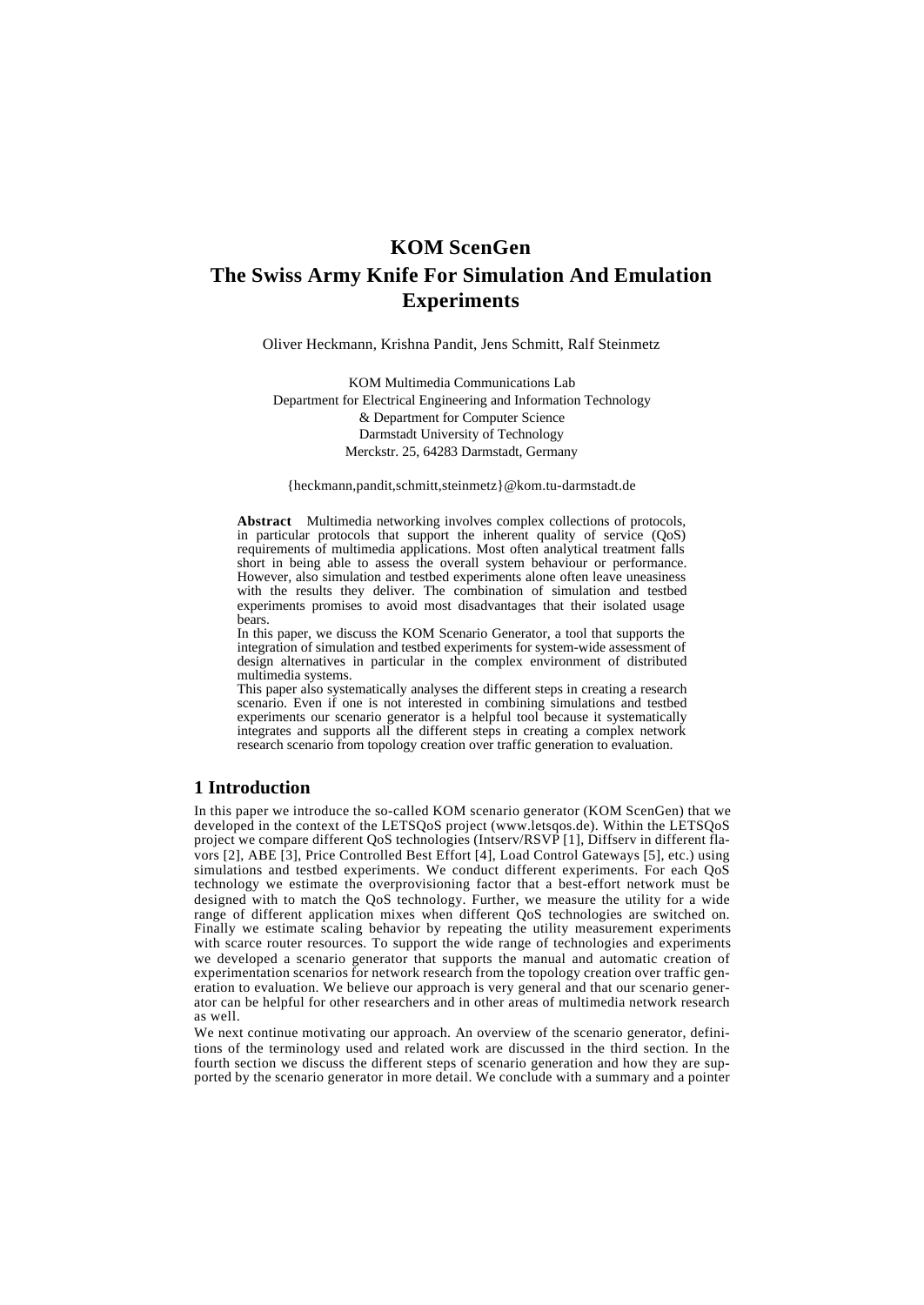to a video that demonstrates the KOM ScenGen at work.

## **2 Motivation**

Multimedia network research can be conducted using analytical methods, simulation, testbed and real-world experiments. All these methods have their advantages and disadvantages.

Simulations for example are relatively cheap to carry out. However, realistic simulations depend on the correct and realistic setting of simulation parameters and models. For analyzing a protocol the simulator cannot be used with the original protocol without reimplementing the protocol. The costs of certain operations (e.g. a routing lookup) are hard to estimate by simulation. This is even harder if the code basis for the simulation is different from the code of a real-world router - something which is almost always the case. Because of this if we want to analyse the performance of e.g., RSVP, this can hardly be done by solely a simulation [6].

For simulation models a certain level of abstraction is necessary, often it is hard to judge how the realism of the results suffers by these abstractions. Though researchers have to rely on the correctness of the simulation models and protocol implementations (as for example the TCP implementation), verification of those models is very hard [7], especially as they typically have a completely different code basis than real-world implementations.

The realistic setting of parameters is easier in testbed experiments. Also, the costs of operations can be measured far better in testbed experiments - however one has to admit that these measurements are still only valid for the hardware and software platform used in the testbed. Other types of routers may behave differently.

While a testbed is still not the real world at least it is possible to use real-world applications and protocols (e.g. TCP, current web browsers, FTP server and clients) for the testbed experiments which increases the realism and decreases the chances of unrealistic and misleading results because of wrong models, bad implementations or neglected details.

So testbed experiments do not share the disadvantages of simulations but they have their own set of disadvantages. Testbeds are generally relatively expensive. Also testbeds are typically difficult to configure and reconfigure. And they are limited in scale. Experiments with hundreds of nodes can usually not be performed in a testbed. The realism of results based on experiments with very few nodes, which are typical for testbed experiments, is hard to judge.

Based on these observations it makes sense to combine simulations and testbed experiments, this is also recommended in literature [8, 9, 10] but not often found in actual research work. The main reason is that most tools are specialized for simulation or for emulation and that thus doing simulation and emulation leads to nearly twice the effort than using either simulation or emulation. This was our motivation for KOM ScenGen which supports in an integrated fashion simulation and emulation experiments at the same time.

With KOM ScenGen testbed experiments can be conducted to establish realistic simulation parameters and to create reference data with which the later simulation results can be compared. The costs of operations can be estimated in the testbed results. Only small testbed experiments have to be conducted, which decreases the costs of the testbeds as larger experiments with larger topologies, higher bandwidth or more flows can be conducted using simulation.

Even if one is not interested in combining simulations and testbed experiments KOM Scen-Gen and this paper are useful. Scientists should be aware of the different steps undertaken when doing a simulation or testbed experiment. In this paper we analyse and discuss the different steps in creating and testing a network research scenario from topology creation over traffic generation to evaluation. KOM ScenGen supports all the steps without mixing them up.

# **3 Overview**

In this section, we give an overview over the terminology we use in this paper and over the different steps in scenario generation. Those steps will be discussed in the following sec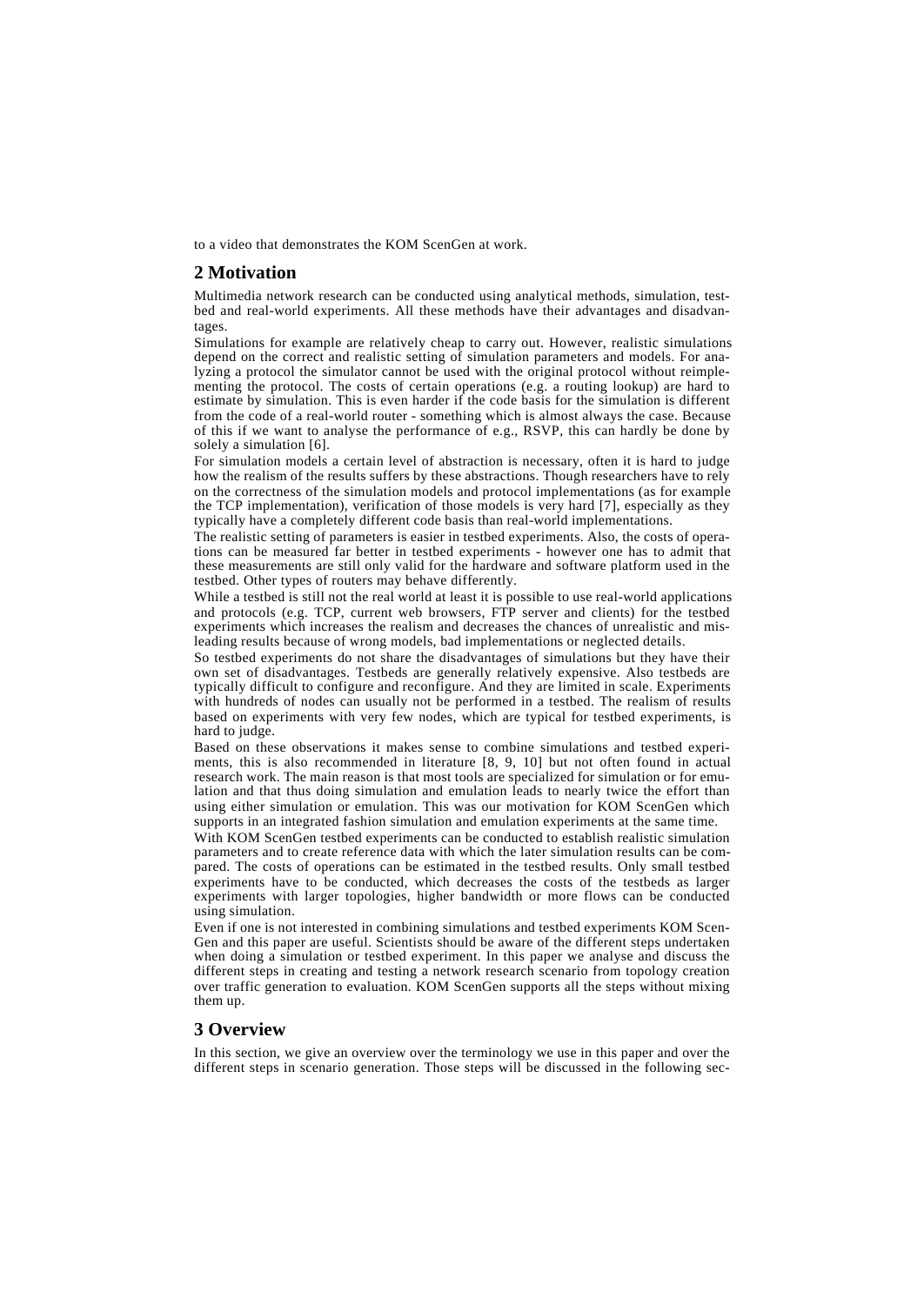tion in detail. We also discuss related work.

## **3.1 Terminology**

**Traffic** The term "traffic" is used to describe the amount of bits that are sent over one link or are output by a node. Traffic can be described in several ways with an increasing level of abstraction (see section 4.3.1). With the term traffic we always mean Internet (IP) traffic.

**Network simulation** In network simulation computer models of real network components are used to estimate the behavior of the network to some input with regard to typical networking parameters like loss, delay, throughput. Network simulators like NS2 [11, 8], JavaSim [12], OpNet [13] etc. are used for network simulation. We use NS2 for our simulations.

**(Real-world/Testbed) experiment** In a real-world or a testbed experiment the behavior of a network to some input is estimated based on measurements made in a real physically existing computer network, either a testbed, research network or production network.

**(Simulation/Experiment) Scenario** By the term "scenario" we describe the simulation and/or experiment setup, execution and evaluation. The scenario includes all parameters needed for the simulation and the experiments, e.g. topology, link and node properties, traffic mix, simulation/experiment parameters, measurement points, etc.

**Traffic simulator** A traffic simulator delivers traffic input for a network simulator (e.g. for NS<sub>2</sub>).

**Traffic emulator** A traffic emulator emulates traffic by sending real packets using a network interface like an ethernet card. Both the traffic simulator and emulator contain a module that generates the data structures that resemble traffic, we call this the traffic generator.

**Traffic generator** The traffic generator artificially generates traffic. Traffic is derived from so called traffic models. The generated traffic can be used for simulation and/or emulation.

**Traffic model** A traffic model describes in a general way how traffic of one kind can be generated. Different kinds of traffic models are used to describe different types of traffic like: Voice over IP traffic, Web traffic, Tel-



**Figure 1.** Traffic Generators as part of SimulatorsandEmulators

net traffic, etc. Traffic models are discussed in section 4.3.1.

**Network load** With "network load" we characterize the traffic for each node of a given network topology.

**Load generator** A load generator generates network load that is traffic for all nodes of a given topology.

### **3.2 Generating Scenarios**

The different steps in generating a scenario are depicted in figure 2. All of them are supported by the KOM scenario generator.

In the first step, a topology is created manually or automatically. Then the properties of the links and nodes (e.g. bandwidth, queuing algorithm) are set manually or automatically. Also the traffic parameters for the scenario have to be set. Next the network load which is the traffic of all nodes is created. This step can be followed by a plausibility check where several things critical for the scenario can be checked for plausibility. An example would be estimating the bandwidth necessary for the generated traffic and comparing it with the available bandwidth. If much more bandwidth is needed than offered, the operator might want to change the scenario parameters. After the plausibility check the scenario is exported to NS2 for simulation and/or to a collection of scripts and configuration files that are used to setup the scenario in a testbed. The next step can be to manually adapt the NS2 files or the scripts and configuration files for specific needs. After that the simulation or experiment can be conducted and in the last step be evaluated.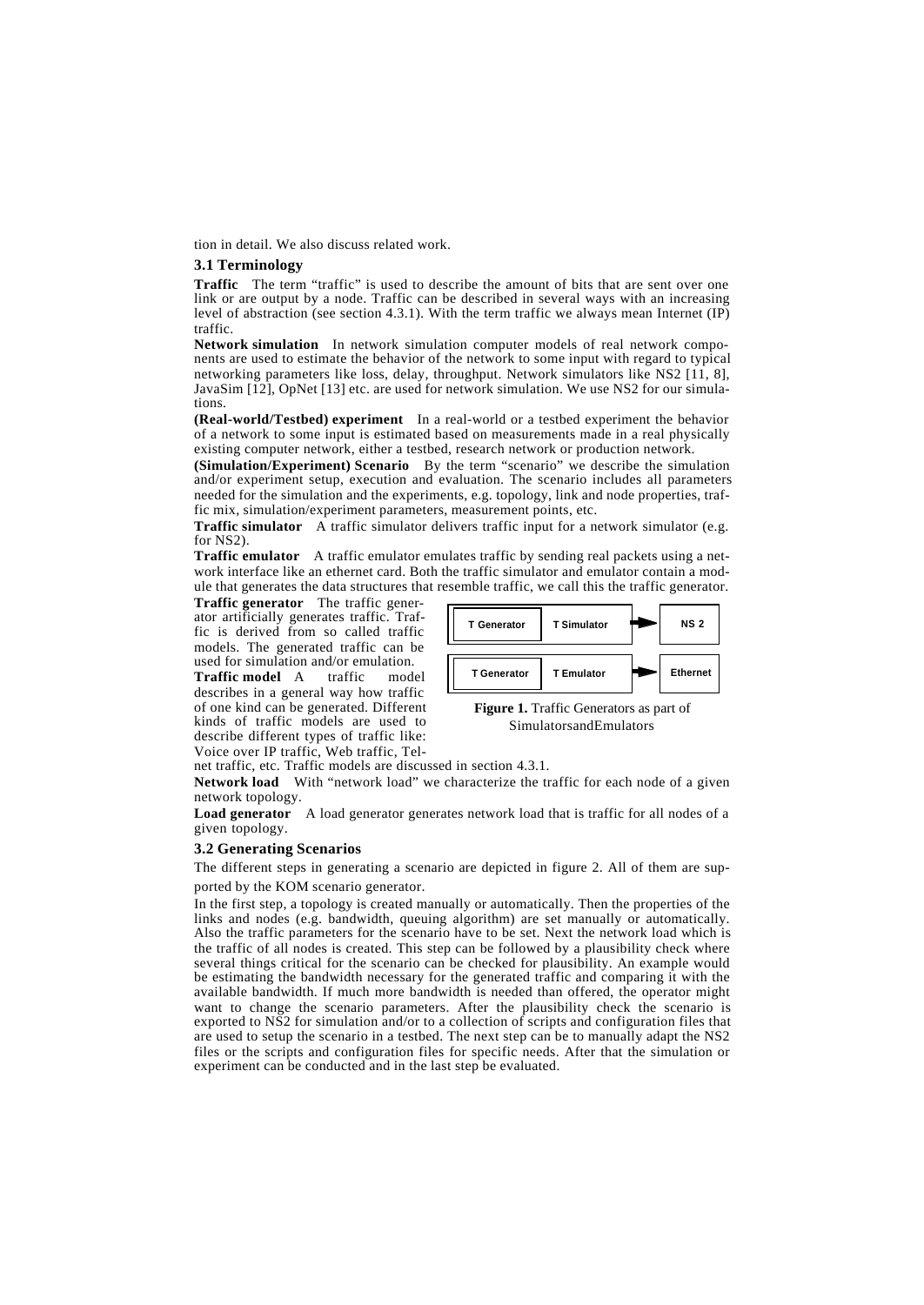

**Figure 2.** Scenario Generation

## **3.3 Related Work**

For scenario generation many people use small self-written and usually non-published scripts. We believe that being aware of the different steps discussed above helps writing better scripts. I also helps developing tools for one step which can be more easily reused and combined with other tools. The tools which KOM ScenGen consists all have clear interfaces and are all focused on one specific task and can thus be reused easily in different contexts. Using the concept of KOM ScenGen eases the writing of scenario-creating scripts and understanding / reusing third-party scenario-creating scripts.

For the NS2 simulator [11] a simple scenario generator exists [14] plus modifications for QoS scenarios [15]. The NS2 scenario generator lacks many features we deem important like support for testbed experiments and for other topology generators apart from GT-ITM. Also it only supports the built-in (low-level) traffic models of NS2 while we aim for a different (more application oriented) approach to traffic generation (see section 4.3).

For mobility scenarios some scenario generators for NS2 exist [16], [17]. They however focus on mobility models and are for NS2 only while we aim for an integrated approach for non-mobility scenarios. Also they do not offer support for emulation.

With respect to combining network emulation and simulation there are also efforts in NS2 [56], which however rather aim at combined experiments where some part of the scenario is simulated and other parts are emulated whereas we focus on parallel, yet mutually supporting simulation and testbed experiments.

In the context of adhoc routing protocols [10] allows to share the codebase between simulation (NS2) and emulation (Linux/FreeBSD with the Click modular router [18]).

The network emulation testbed (NET) project [19] defines a detailed network scenario description language based on XML for link-based emulation. We use a similar but much less complicated description format in our scenario generator and concentrate on support for all steps of scenario generation. Also we concentrate on smaller lab testbeds while NET is focused on the 64 machine testbed of the university of Stuttgart. Opposite to us they offer no simulation support.

In our experiments for the Market Managed Multiservice Internet project (M3I, www.m3i.org) we successfully integrated simulation and emulation experiments [5].

There is a lot of work that is related to the individual steps of scenario generation. These works will be presented when the relevant step is discussed in the next section.

# **4 Scenario Generation**

The KOM Scenario Generator is a collection of integrated tools and file format specifica-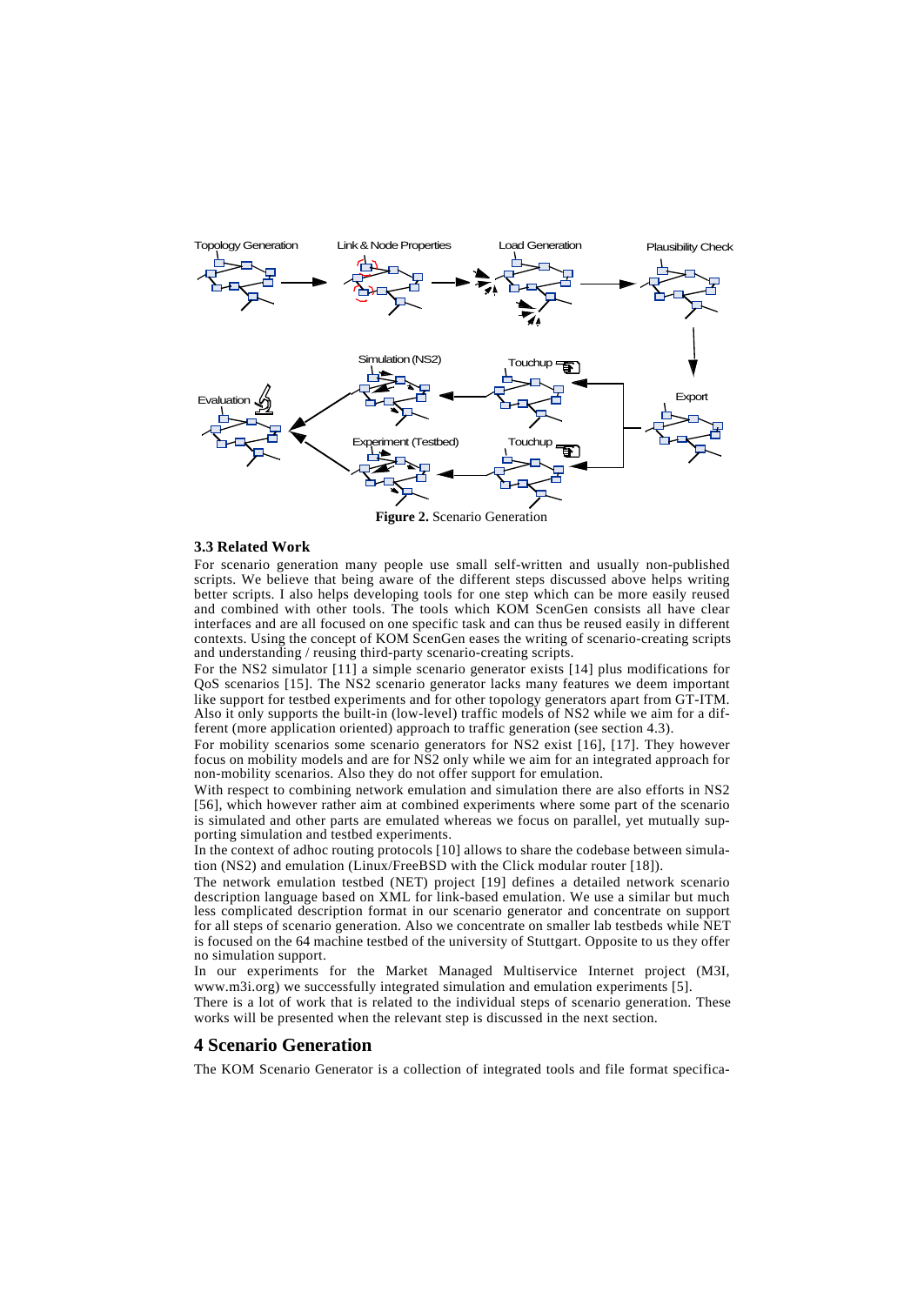tions and supports all steps for generating networking scenarios for simulation and testbed experiments. We now discuss the individual steps and how they are supported by the KOM Scenario Generator.

#### **4.1 Topology Creation**

When setting up a scenario, first the underlying network topology has to be created. We have started to collect a library of real-world router and POP level topologies which is publicly available at www.kom.e-technik.tu-darmstadt.de/~heckmann/topologies/. Instead of using a topology from the library the topology can be created manually with the scenario generator GUI or imported from one of the following topology generators:

- **ILERS Random Network Topology Generator [20]**
- **BRITE** Boston University Representative Internet Toplogy Generator [21]
- **.** GT-ITM Georgia Tech Internetwork Topology Models [22]
- <sup>l</sup> Inet AS Level Network Topology Generator [23].

The converter written to import topologies from these generators can be used independently from the scenario generator, it can also read NLANR topology files. It is written in Java and available at http://www.kom.e-technik.tu-darmstadt.de/~heckmann/topologies/. We have also investigated how to choose the parameters of the topology generators in order to obtain realistic topologies. The results show that the topology generators above can indeed produce realistic topologies with respect to outdegree distribution, the hop-plot and

# some other metrics, for details see [24]. **4.2 Setting the Node & Link Properties**

After the basic topology is created the properties of the nodes and links have to be specified. Example properties are:

- $\bullet$  Bandwidth
- **•** Propagation
- Delay
- Queue Length **Queuing Algo**rithm, RED parameters, ...

Depending on the kind of scenario other properties are important, too. For a QoS scenario DiffServ or IntServ/ RSVP parameters have to be set for the node.

KOM ScenGen supports the automatic and



**Figure 3.** Screenshot

manual setting of these parameters. For the manual setting a comfortable GUI is available (see figure 3). Algorithms to automatically identify and modify edge and core nodes and links are included in a library and allow an automatization of this step with a script. Instead of specifying all node/link parameters for every node and link, also link and node types which all share the same parameters can be used.

Apart from setting the node and link properties, also the parameters for generating traffic output by the nodes can be set in this step (application mix layer, see section 4.3.1).

We specify an extended topology file format in [25] that is used by the scenario generator to store the topology, node & link properties and the traffic generation parameters.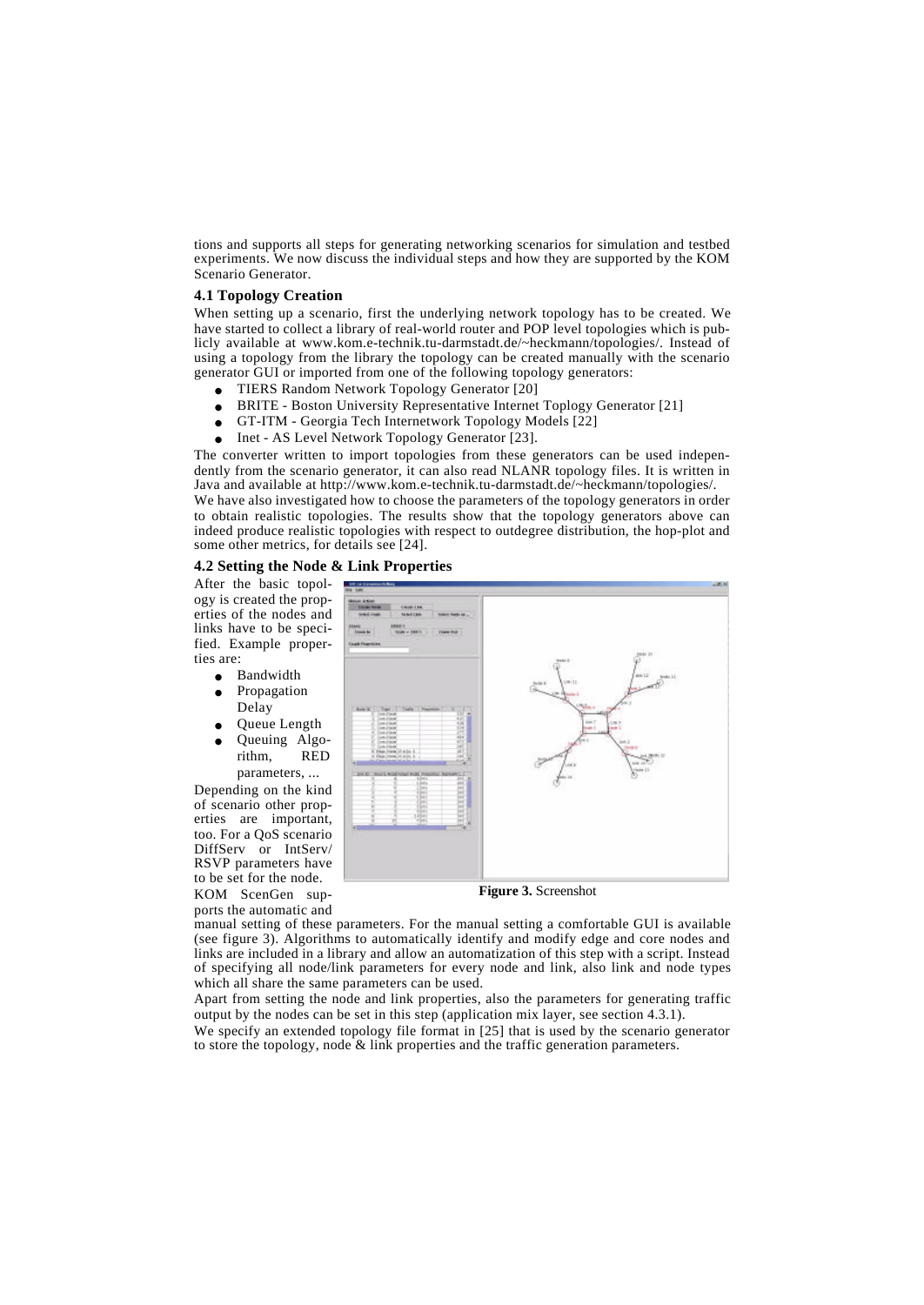## **4.3 Load Generation**

The general structure of the load generator is depicted in figure 4. Traffic models are used to generate traffic in edge nodes, the partner nodes for the traffic are selected depending on the sink model. Each traffic model models traffic of one kind (e.g. IP Telephony traffic, single WWW traffic or aggregated WWW traffic). A viewer to visualize the traffic and a test tool to test the traffic for self-similarity are useful in this step. We implemented a tool to estimate the Hurst parameter of the packet level traffic with a variance time plot. For a more detailed analysis SELFIS [26, 27] can be used as an independent package. We plan to better integrate SELFIS in a later version.

The generated network load can be exported to a simulator or testbed traffic emulator.

We now first discuss what traffic is and how it can be modeled. This allows us a very systematic and clear approach to traffic generation. We then explain our traffic generation module, the sink models and compare our approach with related work.



**packets**. Each packet is specified by a generation time and size plus source and target node and port plus protocol number.

Traffic can also be modeled on higher more abstract layers. If traffic is aggregated in time we call this the **intensity layer** which specifies traffic as the number of bytes transmitted between a source and destination(s) or on one link in a single period of specified length. The information about the individual packet sizes is lost this way. It is non-trivial to split up an intensity into individual packets again. Traffic matrices are an example that typically use traffic intensities. Also some trace files specify traffic intensities and some self-similar traffic models specify how to generate traffic intensities.

If traffic is not aggregated in time but instead by context we speak of the **flow layer**. Each flow generates a series of packets with a flow-type specific algorithm. A CBR flow transmits

packets of fixed size in constant intervals. A greedy TCP Reno flow transmits packets as fast as possible using the TCP Reno flow and congestion control algorithm. The advantage of flow layer traffic is that it is obviously very powerful and memory efficient as a lot of packets can be described by a few flow parameters. However each flow type (CBR, greedy TCP, ...) has a very different set of parameters and the flow algorithm has to be implemented both in the simulator and traffic emulator.

All flows have a start time and a node/port pair. The greedy TCP source has the following additional parameters:

Packet size



**Figure 4.** Load Generator Structure



**Figure 5.** Traffic Layers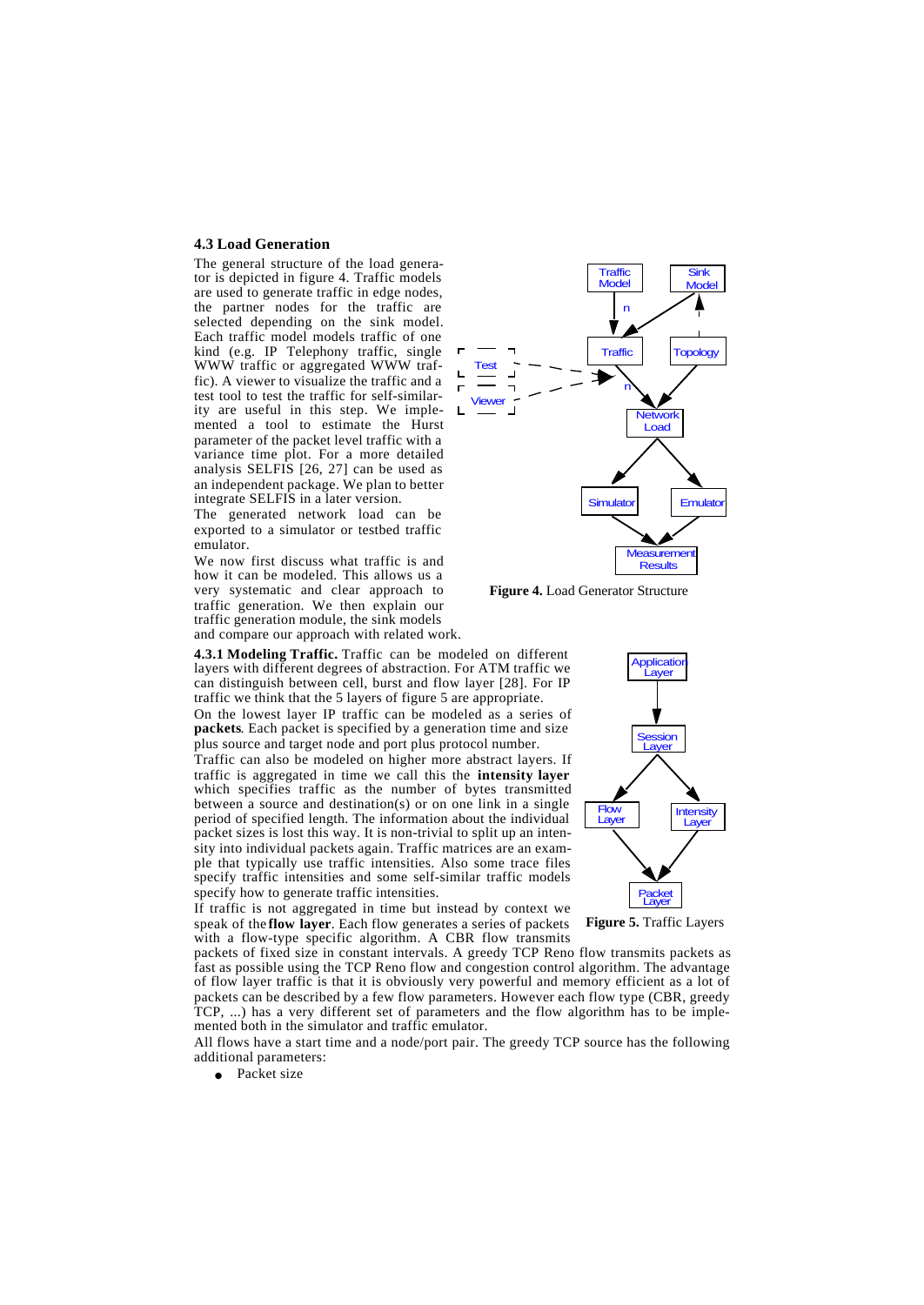- **•** Amount of data to be transferred
- $\bullet$  TCP algorithm parameters

A CBR flow for example is characterized additionally by the following parameters:

- $\bullet$  End time
- Packet size
- $\bullet$  Interval between two packets

The next highest layer is the **session layer**. A session consists of a number of closely related flows or intensities. A simple IP telephony session for example might contain a number of CBR flows following each other with switching directions. A session can be seen as the runtime instance of one application.

The highest layer - the **application mix layer** - models how many sessions of which traffic model respective application are generated in one edge node (e.g. 40 IP Telephony, 20 Peer-to-Peer and 100 WWW sessions). The application mix is specified in the node & link property step and used as input for the load generator.

**4.3.2 Traffic Generation.** The modular and structured approach of our load generator allows it to easily develop and plug in traffic models. A traffic model instance generates sessions of one type (e.g. aggregated WWW traffic) consisting of flows, intensities or directly packets.

Currently the load generator contains the following traffic models:

- Single WWW model (modeling a single WWW user)
- Aggregated WWW model (modeling the aggregate of many WWW user's traffic) based on the traffic generator by Kramer [29].
- $\bullet$  A simple IP telephony model
- A Peer-to-Peer model
- $\bullet$  A model that allows trace-files to be played back. With this model we can for example generate video conference or stored video streaming sessions.

It is work in progress to add further traffic models. Also, we do not want to reinvent the wheel and as there is much work about traffic modeling and many good tools and algorithms exist we aim for as many reuse as possible. Our architecture is open and allows to plug-in 3rd party tools and algorithms.

**4.3.3 Sink Models.** Generating packets is not enough. Complex scenarios involve a larger number of nodes that can act as source and sink for traffic flows. As every session is gener-

ated in one node, this node acts as the source node for the session<sup>1</sup>. For most sessions a second node participates in the session, sometimes more than one (e.g. multicast sessions). An algorithm is necessary to determine the partner node(s). We call this algorithm the sink model and currently investigate the influence of different sink models.

Example: Our LETSQoS scenarios are from the point of view of a single ISP. In these scenarios we mark nodes as home user access nodes (H), company access nodes (B), interconnection nodes (I) and core nodes (C). Core nodes are not the source and sink of traffic. Peer-to-Peer traffic uses a sink model that chooses sink nodes from the set of H and I nodes modeling the fact that Peer-to-Peer traffic is mostly exchanged between private end users. The WWW model on the other hand uses a sink model that connects B or I nodes with H or B or I nodes modeling the fact that most WWW servers are connected to company access nodes and not home user access nodes.

We are currently investigating whether this distinction creates more realistic results than a purely random selection of partner nodes.

Support for multicast can be added easily also for existing traffic models with the appropriate multicast sink model. This is a strength that comes from the explicit separation between traffic and sink models.

**4.3.4 Related Work.** As mentioned before a lot of traffic generators, simulators, emulators

 $<sup>1</sup>$  This does not mean it is also the source node of all flows belonging to that session, but the exact decision</sup> about the direction of the flows belonging to a single session is given by the traffic model.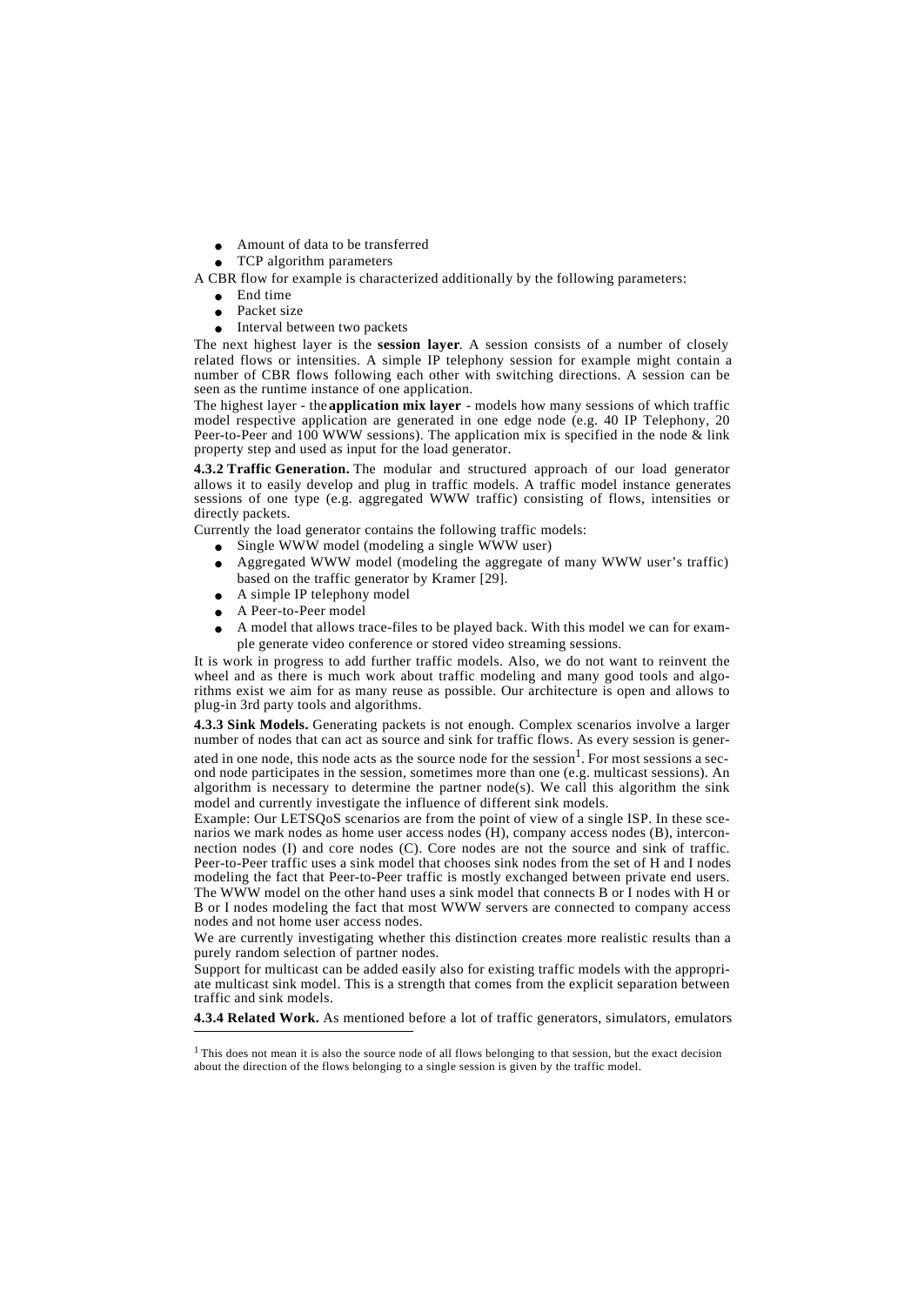and traffic models exist. However, we are not aware of any tool that generates traffic for both testbed experiments and simulations simultaneously as our tool does. We are also convinced that our approach of distinguishing between the different abstractions layers of traffic and the separation of traffic and sink models is a strong methodological improvement.

Using our terminology the combination of a traffic generator and emulator for testbed experiments are very common. Commercial solutions like Chariot [30] and Ixia [31] include a number of traffic models. The Java based traffic emulator GenSyn [32] inspired our work. GenSyn models individual user's behavior with state machines for different applications (Web, FTP, MPEG, VoIP). Opposite to our approach, traffic is generated online and the feedback of the network can influence the traffic generation (if the throughput is too low a HTTP session might end earlier because the user gives up).

The scalable URL reference generator SURGE [33] specializes on aggregated WWW traffic as does [29]. Another project from our lab [34] focuses on generating realistic VoIP flows with control flows for testbed experiments.

The netperf benchmark tool [35] and NetSpec [36] are also often used to generate test traffic.

The combination of some fixed traffic models, a traffic generator and an export module for NS2 is quite common. NS2 itself contains several traffic models that can be easily used, e.g. with the NS2 scenario generator [14].

[37] provides detailed support for persistent and pipelined HTTP 1.1 connections and a SURGE-like load model implementation. RAMP [38] can convert measurements from a tcpdump-format file into cumulative distribution functions for simulation models which can then be used to generate realistic synthetic traffic in NS2. The pre-WWW tcplib model [39] can also be used for NS2 simulations.

fft\_fgn [40] and RMD\_nn [41] can be used to generate self-similar traffic on intensity layer. The algorithms of both tools are also integrated into the KOM load generator.

Apart from the traffic generators mentioned above that use one or more traffic models there is an enormous amount of work about traffic models. We can only discuss a small amount of those works here. [42] contains a Telnet, FTP and SMTP/NNTP model, [43] concentrates on detailed models for WWW traffic and [44] can be used for FTP traffic models. For a very detailed single WWW user model with packet level details [45] is very useful. [46] contains an excellent literature overview and specific information about TCP based traffic models. For ISP level simulations [47] can also be handy, it contains a BGP traffic model and describes a tool for creating realistic routing tables for testbeds.

Instead of using explicit models traffic is also often generated from trace files although one should be careful to use trace files in an environment different from the one they were recorded in [7]. Tracefiles are available e.g. at [48, 49, 50, 51] and can be played back with KOM ScenGen.

## **4.4 Plausibility Check**

After generating the network load plausibility checks can be started to control whether certain scenario aspects are sensible. An example would be comparing the bandwidth of the links with the bandwidth needed by the traffic. KOM ScenGen can estimate the bandwidth requirements of the generated network load. For the TCP connections the TCP formula [52] is used to predict the rate. The estimated bandwidth requirement can be compared with the offered bandwidth. If there is a large mismatch one might want to adapt the bandwidth of some links or the traffic before conducting the experiment.

#### **4.5 Export**

If the scenario setup passes the plausibility check it can finally be exported. Currently two export modules exist, one for NS2 and one for our testbed. Export modules can be easily adapted to support other simulators or testbeds.

**4.5.1 NS2.** The NS2 export module can automatically create an OTcl file for NS2 called *run.tcl* that sets up the topology and the traffic sources and starts them. To allow the user to finetune the setup process for her needs we do not directly configure NS2 in the *run.tcl* script but instead call setup functions that are defined in a second OTcl file *header.tcl.* Usually, the operator only has to adapt the *header.tcl* to her specific scenario's needs while the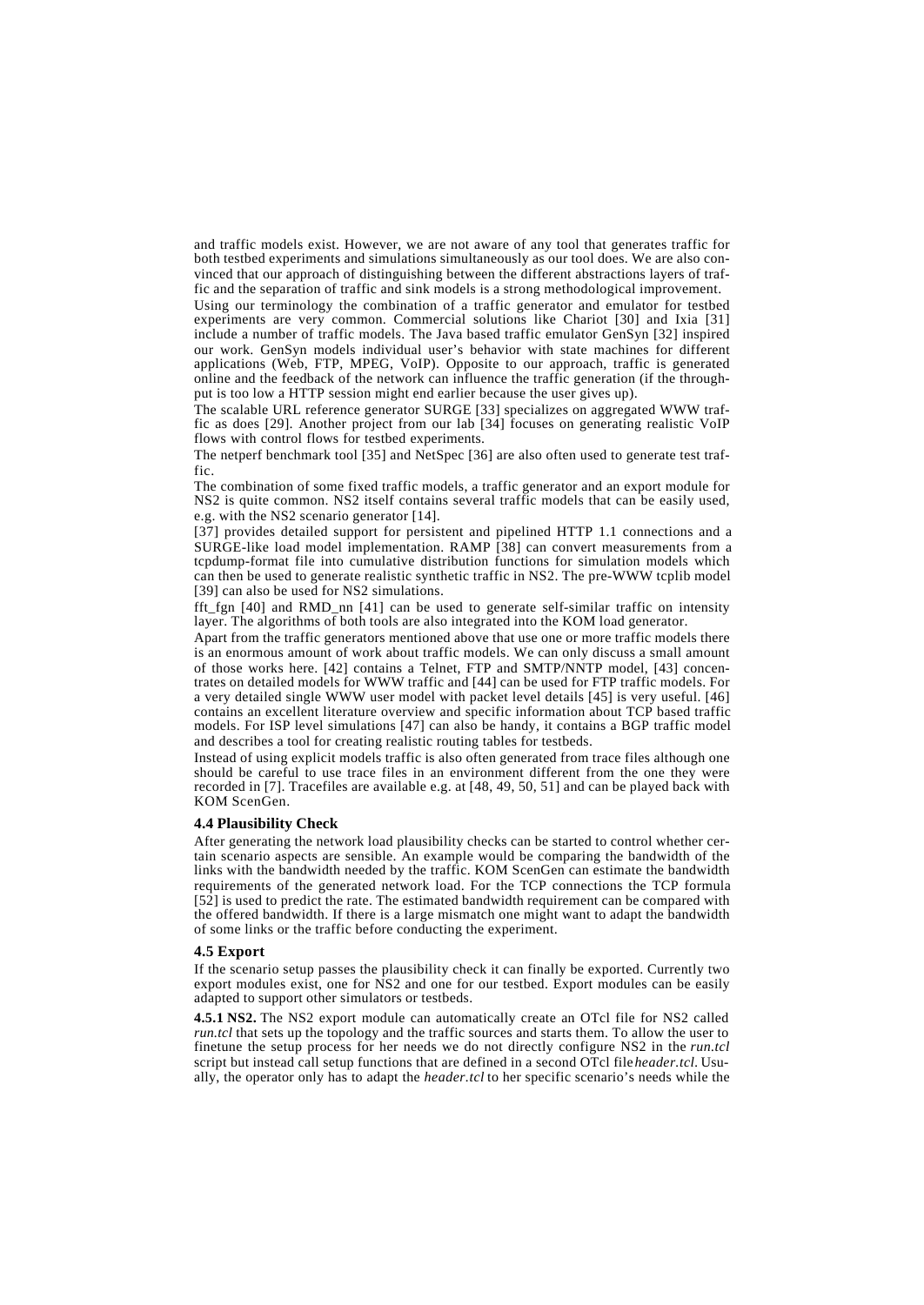*run.tcl* file can be generated automatically and does not have to be changed. In our LET-SQoS scenario for example we have different *header.tcl* files for scenarios with IntServ, where e.g. RSVP has to be set up, DiffServ, where e.g. the PHBs have to be defined, and best effort. Each scenario dependent *header.tcl* file has to implement a fixed set of functions (e.g. "create-node"). For more details see [25].

**4.5.2 Testbed.** The export module of the scenario generator is written for our testbed in the LETSQoS project. It should not be too difficult to adapt it to other lab testbeds.

*4.5.2.1 Description of our Testbed.* The heart of our lab testbed are 16 PCs. Each is equipped with a Intel Pentium 850 Mhz processor, 256 MB RAM, a 20GB hard disk and 4 network interface cards. Further there are 3 24-port Allied Telesyn AT-8326GB switches which are stacked. We chose FreeBSD 4.6 as operating system since it has proven itself as a reliable operating system for our former testbeds. Administrating the testbed is always tedious as operations have to be performed on 16 machines. Therefore we wrote scripts that automate many tasks, e.g. we can completely install FreeBSD plus all needed applications automatically.

For larger experiments we can connect our old 8 machine testbed to the new one which leaves us with 24 test machines. The clocks of all testmachines are synchronized by a GPS receiver. This e.g. allows to do one-way delay measurements. The time stamps necessary for these kind of measurements are added by a Kernel module developed by Martin Karsten.

As control machine and gateway to the external world (and the Internet) we use a separate PC that also runs a DNS and DHCP server for the testbed.

*4.5.2.2 Automatic Configuration of the Testbed.* The export module of the scenario generator creates a number of configuration files and scripts. When the masterscript is started it sets up the testbed completely automatic. When a second script is started the experiment is started automatically.

First SSH host keys on the machines are exchanged. Next the DNS and DHCP server on the control machine are configured and restarted, then all machines in the testbed are rebooted. The IP addresses of their interfaces are distributed by the DHCP server, the DNS server allows us to dress the machines with the same names as in the scenario file.

Next the switch is configured automatically using an "expect" script addressing its telnet interface. Alternatively SNMP could be used<sup>1</sup>. The VLANs are set up to represent the links of the topology. Unused network interfaces are put into dummy VLANS. Because VLAN headers will be added to every packet we had to modify the Ethernet network drivers because otherwise full-size ethernet packets could not be sent.

We use a shortest path algorithm to calculate the routes and set up static routing in all nodes.

After that ALTQ [53] configuration files are distributed to all nodes and ALTQ is started. ALTQ is a traffic management software that enables certain QoS mechanisms on PC-based routers.

Further we plan to incorporate a modified version of NIST Net [52] to emulate a wide variety of network conditions and dummynet [53] to apply bandwidth and queue size limitations and emulate delays and losses.

Then the configuration files for our traffic emulator tool are distributed to all nodes (see next section).

Finally, a scenario dependent configuration script can be executed. Depending on the scenario KOM RSVP [54] is started on each machine or ALTQ is configured for DiffServ etc. The scenario dependent script has to be written by the researcher himself.

We also have a video available showing the configuration of the testbed at http:// www.kom.e-technik.tu-darmstadt.de/letsqos/scengen/.

*4.5.2.3 Traffic Emulator.* After experimenting with some open source tools that can emulate traffic on an ethernet interface we decided to develop our own tool. We had some prob-

<sup>&</sup>lt;sup>1</sup> We experienced severe problems with SNMP and our switch.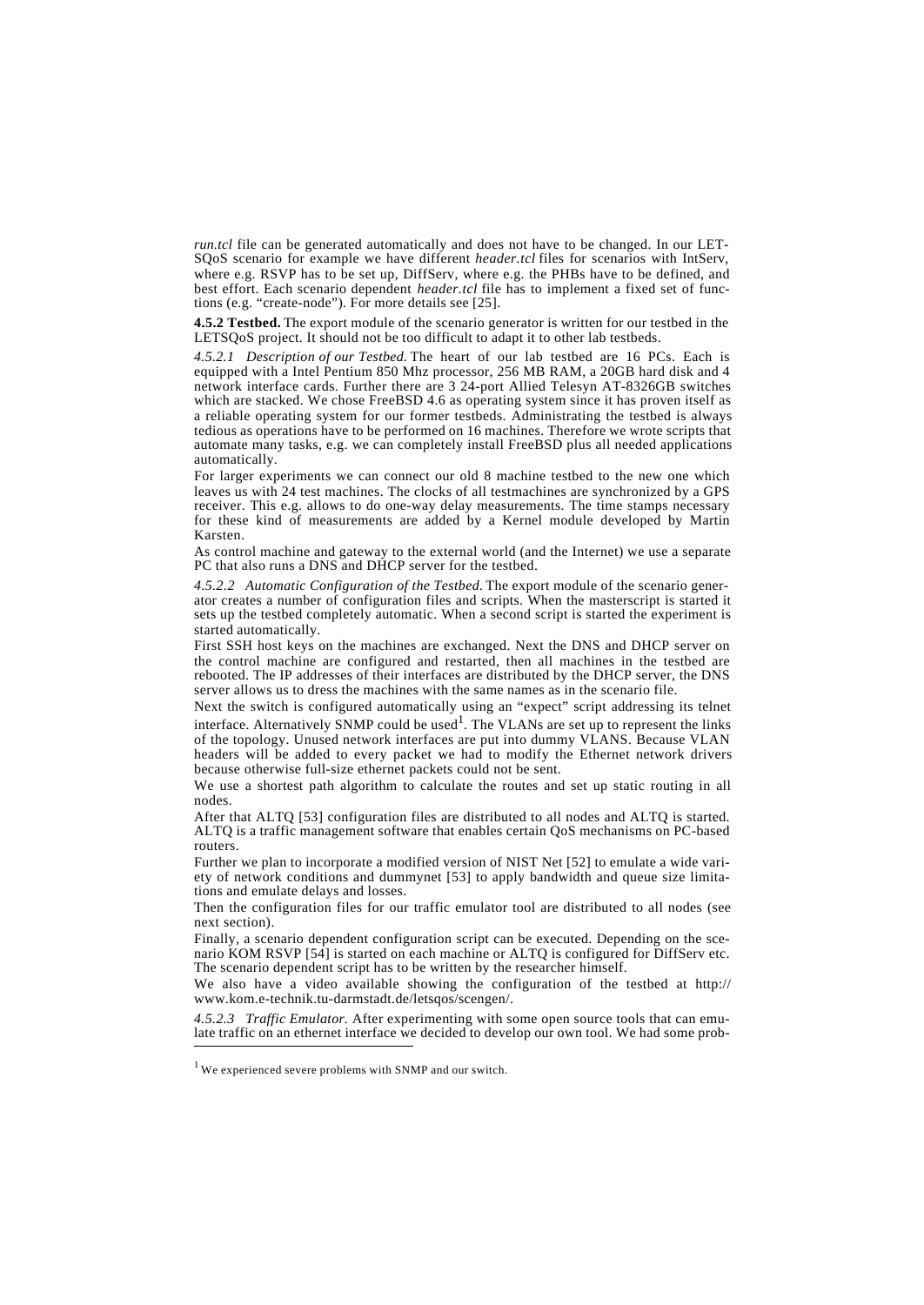lems with the timing of other tools. On FreeBSD, netperf [35] for example does not have a fine grained timer resolution. Netperf will send 128 packets per second for a CBR UDP Flow with a packet size of 80 bytes if the interarrival time is set to 8ms, 10ms, 12ms or 15ms and 64 if it is set to 16ms.

Our traffic emulation tool has a more finegrained resolution and will really send 125 packets for an interarrival time of 8ms and 100 for one of 10ms. This tool was originally written by Martin Karsten and uses the efficient timer library of the KOM RSVP engine [54] (the excellent timer management is one of the reasons why the KOM RSVP engine performs so well).

The traffic emulator runs on the sender and receiver side and can send diverse TCP and UDP flows. Information about the received packets (e.g. the current rate) is recorded and can be written to an evaluation file after the experiment (file access during the experiment can disturb the timing of the network operations).

Because all clocks are synchronized by a GPS receiver the traffic emulators on all machines can start sending at the same point in time.

#### **4.6 Touchup**

Sometimes, not all possible steps and measurements can be foreseen and therefore automated. Although it is the explicit goal of KOM ScenGen to avoid manual intervention as much as possible it might sometimes be necessary to take a manual touchup step before the simulation/experiment in which the researcher checks, finetunes and possibly modifies parts of the scenario file. Note that for all our experiments with KOM ScenGen no touchup activities were necessary.

#### **4.7 Simulation or Testbed Experiment**

Finally, the simulation or the testbed experiment can be conducted by running NS2 with the generated OTcl file or by running the start script on the testbed control machine.

#### **4.8 Evaluation**

The last step is analyzing and evaluating the results of the simulation. Several already existing tools can be used for this step. We use Gnuplot [55] and Microsoft Excel for evaluation purposes. For demonstration purposes the network animator NAM [11] can be used. For future work we plan to support the automatic statistical analysis of the measured data.

# **4.9 Implementation of KOM ScenGen**

KOM ScenGen is implemented in Java, the NS2 parts are written in OTcl and C++, the testbed export code in Python. The traffic emulator software was originally written by Martin Karsten as part of the KOM RSVP engine [54].

## **5 Summary and Conclusions**

In this paper we presented a systematic approach to simulation and testbed experiments and the KOM scenario generator. We discussed the different steps in generating a network research scenario. They are all supported by KOM ScenGen which contains many helpful tools like a topology file format converter, an application oriented and topology aware traffic generator and scripts to automatically configure a lab testbed. Apart from this it supports simulating and emulating (in a lab testbed) the created scenario. The combination of simulation and testbed experiments avoids most of the drawbacks and pitfalls of those methods if used alone. As a methodological improvement to traffic and load generation KOM ScenGen uses different abstraction layers for traffic and the separation between traffic and sink models.

The first version of the scenario generator is finished and already being used for QoS experiments in the LETSQoS (www.letsqos.de) project. More information about the scenario generator and a video demonstrating the scenario generator at work are available at www.kom.tu-darmstadt.de/letsqos/scengen/.

## **Acknowledgments**

This work is partly sponsored by the German research network provider DFN (www.dfn.de). We would like to thank the DFN for their funding, deep insights and valu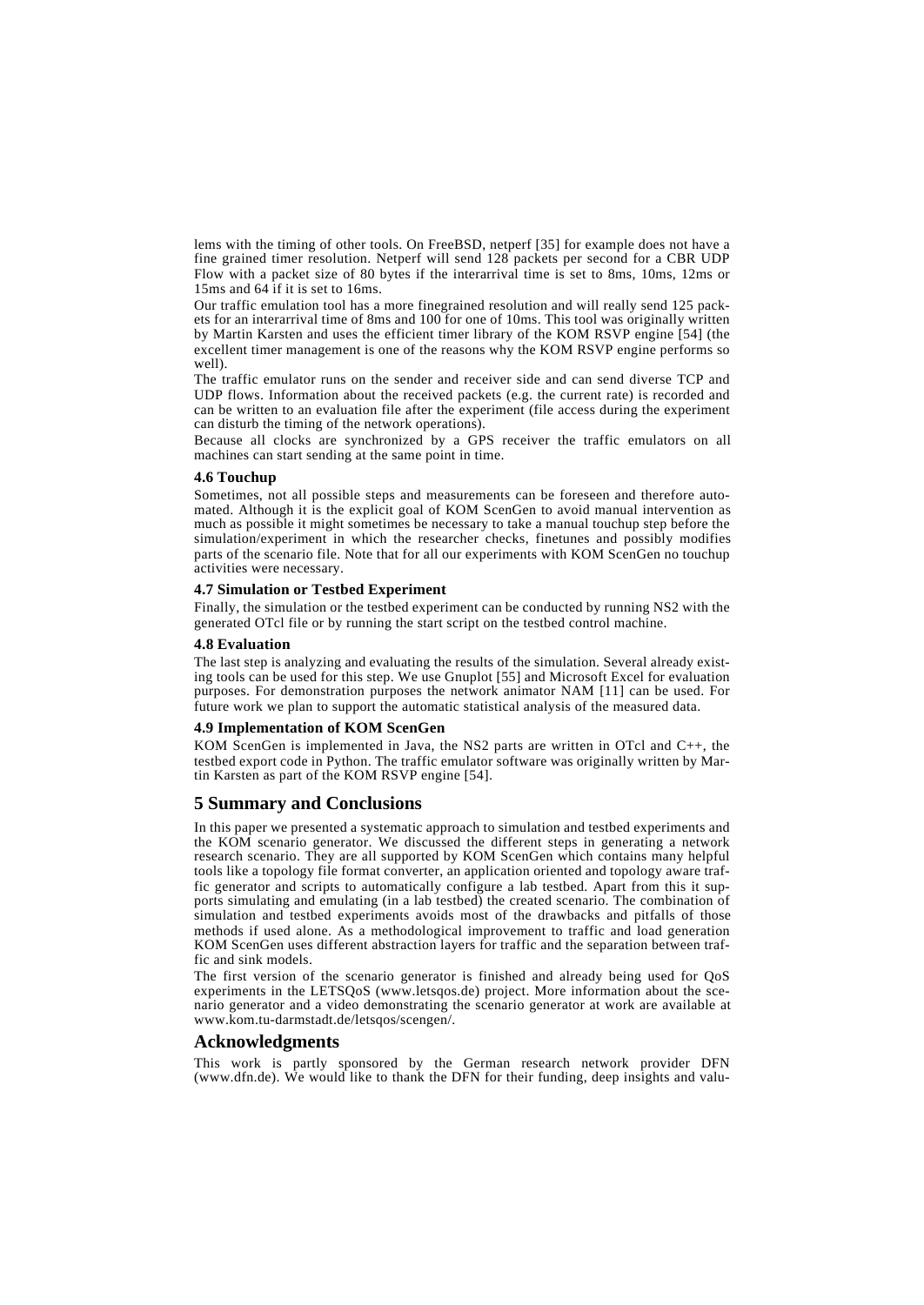able operational data. Martin Karsten helped us in many aspects, his valuable tools are used in many parts of KOM ScenGen. We would further like to thank the students Ian Hubbertz and Martin Jess for their work on the scenario generator and our testbed, Tobias Boll for his work on the scenario generator and NS2 and last but not least Peter Larem and Thomas Pfeiffer for their work on the scenario generator.

#### **References**

- [1] R.Braden, D.Clark, and S.Shenker. Integrated Services in the Internet Architecture: an Overview. Informational RFC 1633, June 1994.
- [2] D.Black, S.Blake, M.Carlson, E.Davies, Z.Wang, and W.Weiss. An Architecture for Differentiated Services. Informational RFC 2475, December 1998.
- P.Hurley, M.Kara, J.Y. Le Boudec, and P.Thiran. ABE: Providing a Low-Delay Service within Best Effort. *IEEE Network Magazine*, 15(3), May 2001.
- [4] F.Kelly. Models for a self-managed Internet. *Philosophical Transactions of the Royal Society*, A358:2335–2348, 2000.
- [5] M.Karsten and J.Schmitt. Admission Control based on Packet Marking and Feedback Signalling. Mechanisms, Implementation and Experiments. Technical Report TR-KOM-2002-03, Darmstadt University of Technology, May 2002.
- [6] M.Karsten, J.Schmitt, and R.Steinmetz. Implementation and Evaluation of the KOM RSVP Engine. In *Proceedings of the 20th Annual Joint Conference of the IEEE Computer and Communications Societies (INFOCOM'2001)*, pages 1290–1299. IEEE, April 2001.
- [7] S.Floyd and V.Paxson. Difficulties in Simulating the Internet. *Transactions on Networking*, pages 392–403, Feb 2001.
- [8] L.Breslau, D.Estrin, K.Fall, S.Floyd, J.Heidemann, A.Helmy, P.Huang, S.McCanne, K.Varadhan, Y.Xu, and H.Yu. Advances in Network Simulation. *IEEE Computer*, 33(5):59– 67, May 2000.
- [9] A.Hafid, J.D. Meer, A.Rennoch, G.V. Bochmann, and R.Dssouli. Quality of Service Verification Experiments. In *Proceedings of the Workshop on Distributed Multimedia Applications*, 1994.
- [10] M.Neufeld, A.Jain, and D.Grunwald. NSClick: Bridging Network Simulation and Deployment. In *Proceedings of the 5th ACM International Workshop on Modeling Analysis and Simulation of Wireless and Mobile Systems*, pages 74–81. ACM Press, 2002.
- [11] Network Simulator NS2. http://www.isi.edu/nsnam/ns/.
- [12] JavaSim Network Simulator. http://www.javasim.org/.
- [13] OpNet Network Simulator. http://www.opnet.com/.
- [14] NS2 Scenario Generator. http://www.isi.edu/nsnam/dist/scen-gen.tar.
- [15] NS2 Scenario Generator Modifications for QoS Experiments. http://keskus.hut.fi/tutkimus/ironet/ns2/ns2.html.
- [16] MANET Scenario Generator. http://www.comp.nus.edu.sg/liqm/scengen/.
- [17] BonnMotion: Java Mobility Scenario Generator and Analyser. http://www.cs.uni-bonn.de/IV/ BonnMotion.
- [18] E.Kohler, R.Morris, B.Chen, J.Jannotti, and M.F. Kaashoek. The click modular router. *ACM Transactions on Computer Systems*, 18(3):263–297, 2000.
- [19] D.Herrscher, A.Leonhardi, and K.Rothermel. Modeling computer networks for emulation. In *International Conference on Parallel and Distributed Processing Techniques and Applications (PDPTA'02)*, pages 1725–1731, June 2002.
- [20] TIERS. Tiers Topology Generator. http://www.isi.edu/nsnam/ns/ns-topogen.html#tiers.
- [21] BRITE. Boston University Representative Internet Topology Generator. http://www.cs.bu.edu/ brite/
- [22] GT-ITM. Georgia Tech Internetwork Topology Models. http://www.cc.gatech.edu/projects/ gtitm/.
- [23] Inet Topology Generator. http://topology.eecs.umich.edu/inet/.
- [24] O.Heckmann, M.Piringer, J.Schmitt, and R.Steinmetz. On realistic network topologies for simulation. In *Proceedings of ACM SIGCOMM MoMeTools*, Karlsruhe, 2003.
- [25] O.Heckmann, K.Pandit, J.Schmitt, M.Hoffmann, and M.Jobmann. LETSQoS Milestone 2. http://www.letsqos.de, June 2002.
- [26] T.Karagiannis and M.Faloutsos. SELFIS: A Tool for Self-Similarity and Long-Range Dependence Analysis. In *Proceedings of the 1st Workshop on Fractals and Self-Similarity in Data Mining*, 2002.
- [27] T.Karagiannis. SELFIS: A Short Tutorial. http://www.cs.ucr.edu/tkarag/Selfis/Selfis.html, 2002.
- [28] J.Roberts, U.Mocci, and J.V. (Eds). *Broadband Network Teletraffic (Final Report of COST 242)*. Springer Verlag LNCS 1155, 1996.